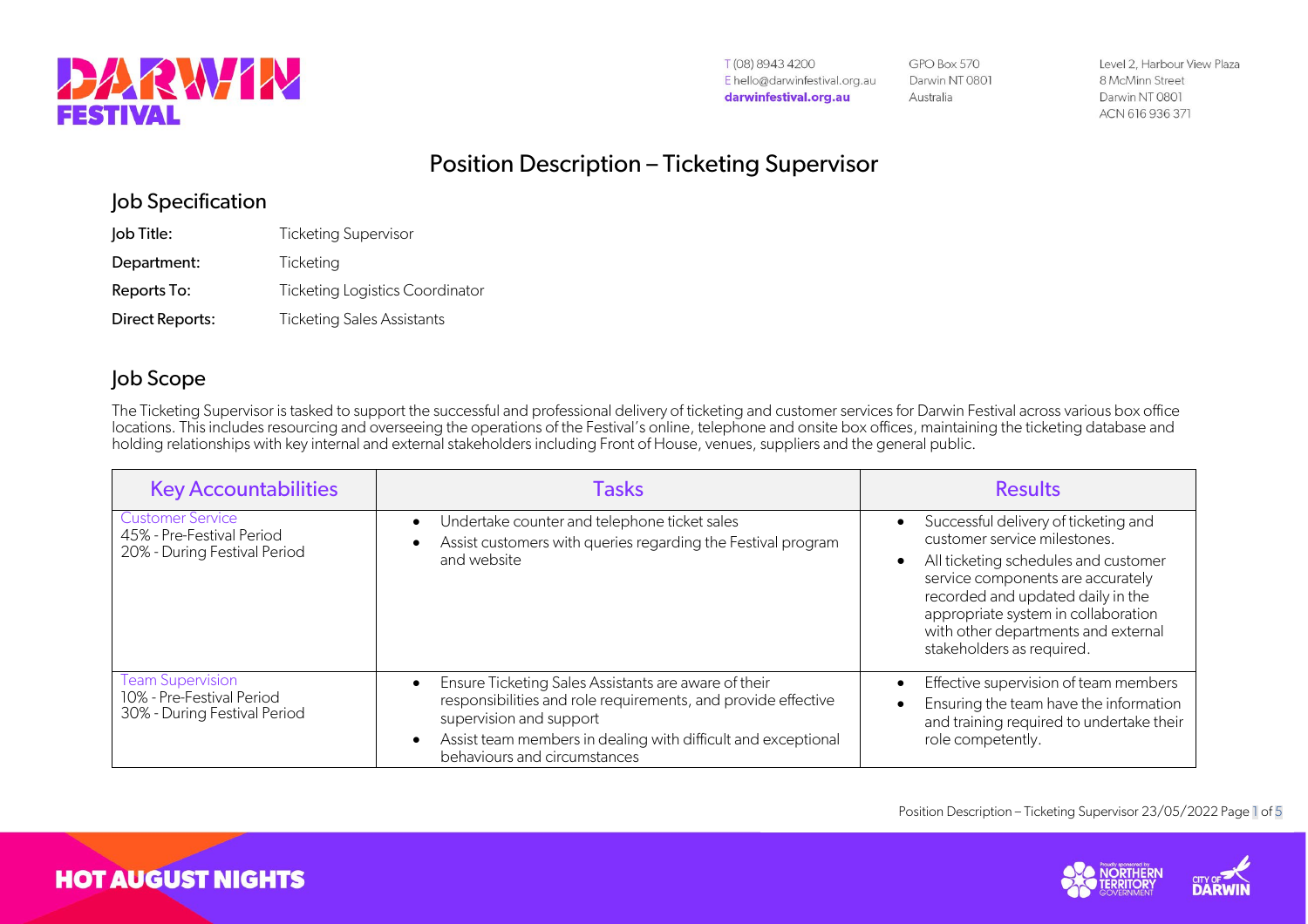

**HOT AUGUST NIGHTS** 

T(08) 8943 4200 E hello@darwinfestival.org.au darwinfestival.org.au

GPO Box 570 Darwin NT 0801 Australia

Level 2, Harbour View Plaza 8 McMinn Street Darwin NT 0801 ACN 616 936 371

| <b>Key Accountabilities</b>                                                | <b>Tasks</b>                                                                                                                                                                                                                                                                                                                                                                                                                                                                                                                                   | <b>Results</b>                                                                                                                                                                                                                                        |  |
|----------------------------------------------------------------------------|------------------------------------------------------------------------------------------------------------------------------------------------------------------------------------------------------------------------------------------------------------------------------------------------------------------------------------------------------------------------------------------------------------------------------------------------------------------------------------------------------------------------------------------------|-------------------------------------------------------------------------------------------------------------------------------------------------------------------------------------------------------------------------------------------------------|--|
|                                                                            | Inform the Ticketing Logistics Coordinator of rostering<br>requirements or issues                                                                                                                                                                                                                                                                                                                                                                                                                                                              |                                                                                                                                                                                                                                                       |  |
| Communication<br>15% - Pre-Festival Period<br>20% - During Festival Period | Work collaboratively with all Festival team members to ensure<br>open and clear sharing of information across all channels<br>Facilitate the communication of program changes to key<br>stakeholders as directed by the Ticketing Logistics<br>Coordinator.                                                                                                                                                                                                                                                                                    | Demonstrated effective communication<br>$\bullet$<br>and collaboration with all Festival team<br>members and related stakeholders<br>Timely notification of any ticketing or<br>$\bullet$<br>event changes or updates to all relevant<br>team members |  |
| <b>General Duties</b><br>15%                                               | Attend Festival functions and team meetings as required<br>Assist with administration and daily operation of Darwin<br>Festival Box Office sites<br>Reconcile and sign off on daily box office cash and EFTPOS<br>takings and bank cash takings daily<br>Troubleshoot and report faults in ticketing hardware or<br>software services<br>Any other duties as reasonably requested by the Ticketing<br>Logistics Coordinator and Ticketing and Customer Service<br>Manager                                                                      | Proactive and punctual attendance at all<br>required meetings<br>All assigned duties carried out in a<br>$\bullet$<br>proactive, positive and professional<br>manner at all times                                                                     |  |
| Teamwork<br>5%                                                             | Always maintain professionalism and follow standards as<br>outlined in the Employee Handbook or relevant document.<br>Follow direction as given by senior team members<br>Adhere to Darwin Festival Values and Code of Conduct as<br>outlined in the Employee Handbook<br>Respect for the work environment, each other and all<br>stakeholders<br>Foster a collaborative team environment where creativity,<br>suggestions and ideas are actively encouraged<br>Support other team members by being understanding,<br>approachable and patient | Full compliance and advocacy for all<br>$\bullet$<br>points raised                                                                                                                                                                                    |  |

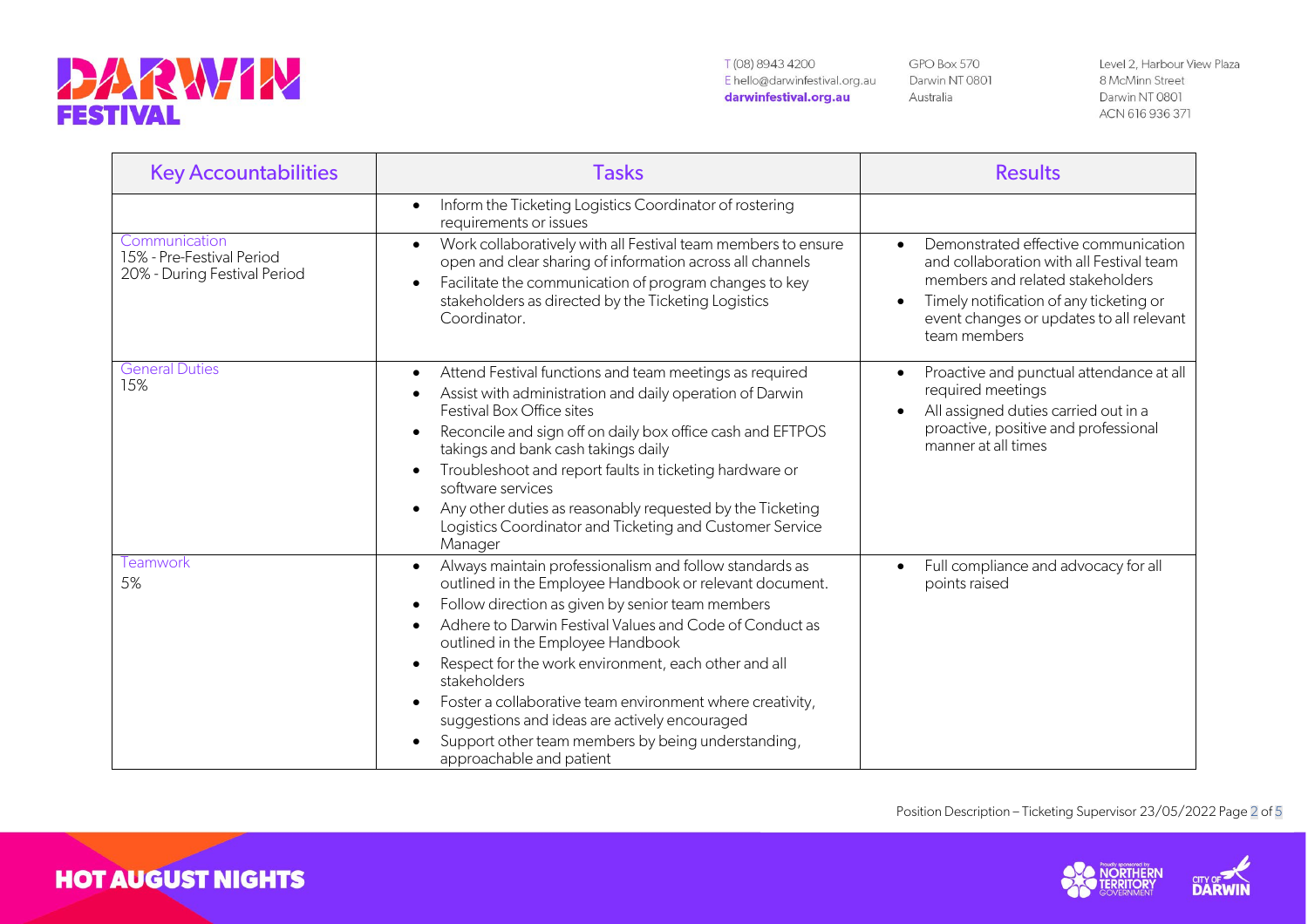

T(08) 8943 4200 E hello@darwinfestival.org.au darwinfestival.org.au

GPO Box 570 Darwin NT 0801 Australia

Level 2, Harbour View Plaza 8 McMinn Street Darwin NT 0801 ACN 616 936 371

| <b>Key Accountabilities</b> | Tasks                                                                                                                                                                                                                                                                                                                                                                                                                                                                                                                                            | <b>Results</b>                                                                                                                                                                                                                                                                                                                                                                      |  |
|-----------------------------|--------------------------------------------------------------------------------------------------------------------------------------------------------------------------------------------------------------------------------------------------------------------------------------------------------------------------------------------------------------------------------------------------------------------------------------------------------------------------------------------------------------------------------------------------|-------------------------------------------------------------------------------------------------------------------------------------------------------------------------------------------------------------------------------------------------------------------------------------------------------------------------------------------------------------------------------------|--|
|                             | Punctual to all work-related events including but not limited to<br>start time, meetings and onsite work<br>Take an active role in procedures and initiatives, including but<br>not limited to: WH&S, Project Management, HR Induction,<br>Onboarding etc.                                                                                                                                                                                                                                                                                       |                                                                                                                                                                                                                                                                                                                                                                                     |  |
| <b>WHS</b><br>5%            | Raise and report any or potential hazard or incident in the first<br>instance within enableHR and to your Direct Report<br>WH&S compliance - observe all work health and safety and<br>Darwin Festival policy and initiative requirements to contribute<br>to a safe, healthy and ethical workplace<br>Effectively manage any Workcover claims (if applicable), work<br>with stakeholders to minimise risks<br>Ensure you have contributed to the consultative process by<br>advising management of any past, present or potential WH&S<br>risks | All WH&S matters raised with your<br>$\bullet$<br>Manager in the first instance<br>Adherence to all WH&S policies,<br>$\bullet$<br>procedures and instructions<br>Any Workcover claim (if applicable) is<br>$\bullet$<br>well documented, resolved in<br>appropriate frame, ensure risk<br>mitigation steps and measures in place<br>Promoter of best practice WH&S at all<br>times |  |
| Compliance<br>5%            | Demonstrate 100% compliance with any relevant government<br>legislation<br>Be fully conversant and compliant with all Darwin Festival<br>Policies and Procedures<br>Ensure internal control procedures are followed through (e.g.<br>correct forms used to action associated tasks)                                                                                                                                                                                                                                                              | No instances of non-compliance<br>$\bullet$<br>Promoter of compliance within the<br>organization at all times                                                                                                                                                                                                                                                                       |  |

Position Description - Ticketing Supervisor 23/05/2022 Page 3 of 5



**HOT AUGUST NIGHTS**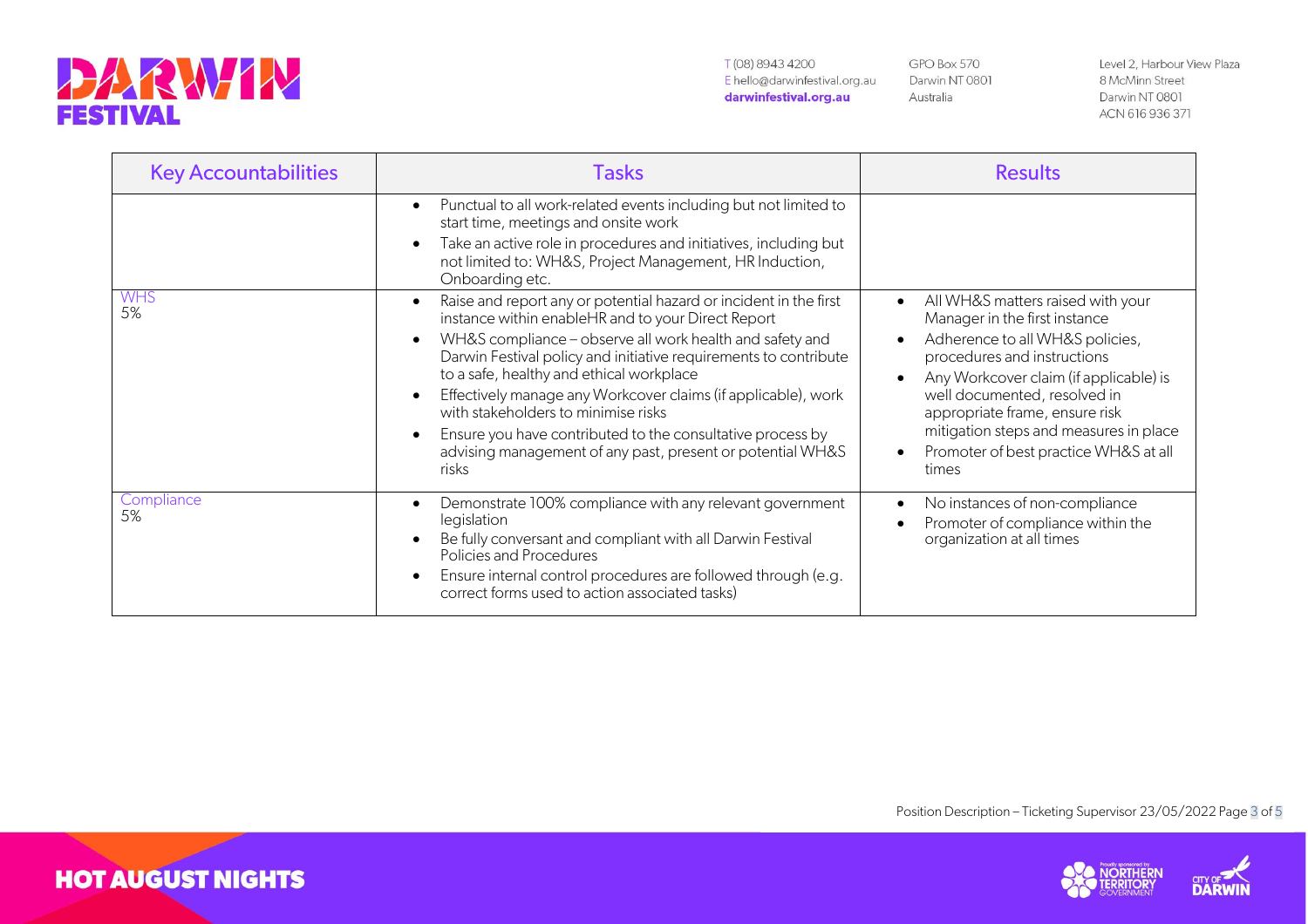

**Person Specification** 

#### T(08) 8943 4200 E hello@darwinfestival.org.au darwinfestival.org.au

GPO Box 570 Darwin NT 0801 Australia

Level 2, Harbour View Plaza 8 McMinn Street Darwin NT 0801 ACN 616 936 371

| <b>Experience</b>                                                                                                                                                                                                                                                                                                                                                                                                                                                                                                                                                                                                                                                                                                                                                                                                      | <b>Education</b>                                   | <b>Personal Attributes</b>                                                                                                                                                                                                                                                                                                                                                                                                                                                                                                                                                                                                                                                                                         | <b>Potential</b>                                                                                                                         | Alignment with<br>Organisational<br><b>Values</b>                                                                                                                                                                                                                                                                                                                                                                                                                                                         |
|------------------------------------------------------------------------------------------------------------------------------------------------------------------------------------------------------------------------------------------------------------------------------------------------------------------------------------------------------------------------------------------------------------------------------------------------------------------------------------------------------------------------------------------------------------------------------------------------------------------------------------------------------------------------------------------------------------------------------------------------------------------------------------------------------------------------|----------------------------------------------------|--------------------------------------------------------------------------------------------------------------------------------------------------------------------------------------------------------------------------------------------------------------------------------------------------------------------------------------------------------------------------------------------------------------------------------------------------------------------------------------------------------------------------------------------------------------------------------------------------------------------------------------------------------------------------------------------------------------------|------------------------------------------------------------------------------------------------------------------------------------------|-----------------------------------------------------------------------------------------------------------------------------------------------------------------------------------------------------------------------------------------------------------------------------------------------------------------------------------------------------------------------------------------------------------------------------------------------------------------------------------------------------------|
| Supervisory experience in<br>$\bullet$<br>box office operations,<br>preferably in a large-scale<br>major event or a festival<br>environment<br>Experience working in an<br>$\bullet$<br>organisation offering<br>subscription and/or multi-<br>ticket purchase platforms,<br>as well as high-volume<br>single ticket sales<br>Excellent customer<br>$\bullet$<br>service and interpersonal<br>skills including verbal and<br>written communication.<br>Proven ability to multi-task<br>under pressure, whilst<br>being responsible for a<br>variety of tasks<br>Excellent teamwork skills:<br>$\bullet$<br>able to effectively<br>supervise the activities of<br>workers and demonstrate<br>initiative<br>Excellent computer skills,<br>$\bullet$<br>including Excel, with a<br>knowledge of Red61<br>highly desirable | Current driver's license<br>$\bullet$<br>essential | Excellent verbal and<br>$\bullet$<br>written communication<br>skills and the ability to<br>build a rapport with a<br>range of stakeholders to<br>encourage cooperation<br>and collaboration<br>Excellent organisational<br>skills<br>Demonstrated capacity to<br>meet deadlines with an<br>ability to work in a<br>systematic way and<br>provide direction to<br>others<br>Capacity to work as part<br>of a small busy team<br>under pressure, with a<br>positive, collaborative,<br>respectful and inclusive<br>attitude.<br>Excellent decision-making<br>skills to reduce chances of<br>error<br>Proactive and pragmatic<br>approach to<br>responsibilities - able to<br>show and share<br>enthusiasm with Team. | Some potential career<br>$\bullet$<br>options dependent on<br>business needs and the<br>contribution, experience<br>and desire of worker | We ensure a safe and<br>$\bullet$<br>healthy workplace for all<br>We believe in honesty<br>and acting with care,<br>diligence and integrity in<br>everything we do<br>Foster a culture of mutual<br>respect with the proper<br>regard for the rights and<br>dignity of others<br>We strive for compliance<br>and continuous<br>improvement daily<br>teamwork - we enjoy our<br>work and work<br>collectively to achieve<br>goals<br>We are accountable for<br>our actions, performance,<br>and behaviours |

Position Description - Ticketing Supervisor 23/05/2022 Page 4 of 5





# **HOT AUGUST NIGHTS**